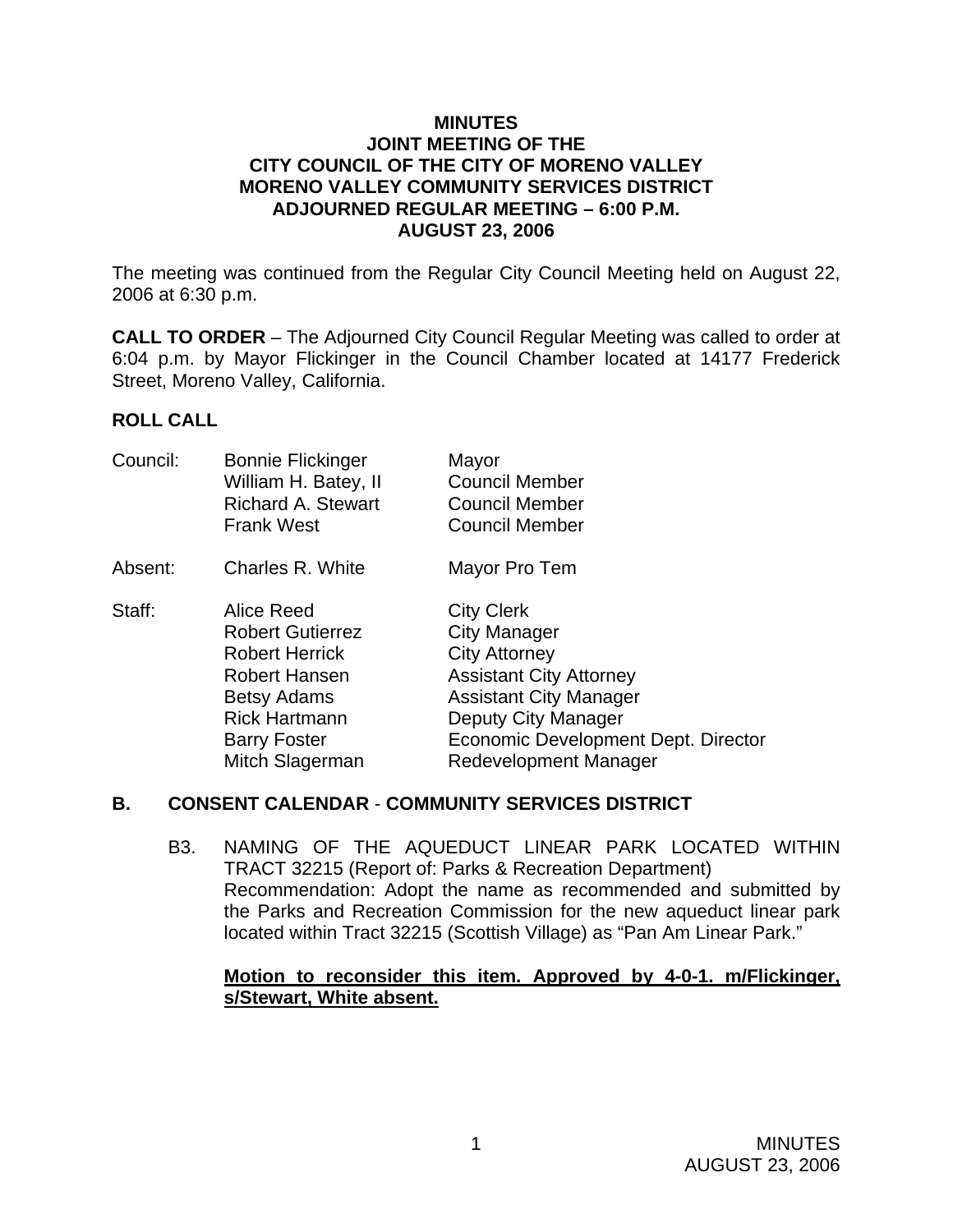# **A. CONSENT CALENDAR** - **CITY COUNCIL**

Mayor Flickinger explained that the Council will be conducting a quasi-judicial hearing to resolve a dispute between the Residents and the Owner of Country Squire Mobile Estates and the City Manager relating to a decision made by the City Manager involving the approval of a pass through payment for a capital replacement. Due to the sensitivity and complexity of the item, the Council continued its regular meeting from last night to tonight so that it could give its full attention to this dispute.

Mayor Flickinger introduced Bruce Gridley of Burke, Williams and Sorensen as special counsel to the City Council who will advise the City Council regarding the application of rules, admissibility of evidence and due process.

Bruce Gridley made preliminary remarks about the purpose of the Hearing.

Mayor Flickinger opened the agenda item for public comments; there being none, public comments were closed.

Attorney Robert Coldren of Hart, King & Coldren then spoke on behalf of Cross-Appellant (Park Owner).

A38. A RESOLUTION OF THE CITY COUNCIL OF THE CITY OF MORENO VALLEY, CALIFORNIA, ADOPTING RULES AND PROCEDURES FOR CONDUCT OF THE HEARING REGARDING THE APPEAL OF DECISION OF THE CITY MANAGER RELATING TO THE COUNTRY SQUIRE MOBILE ESTATES CAPITAL REPLACEMENT PASS-THROUGH (Report of: Economic Development Department) Recommendation: Approve the resolution adopting rules and procedures to conduct an appeal hearing concerning the City Manager's decision to allow a pass-through to be charged to the residents of Country Squire Mobile Estates.

Resolution No. 2006-91

A Resolution of the City Council of the City of Moreno Valley, California, Adopting Rules and Procedures for Conduct of the Hearing Regarding the Appeal of Decision of the City Manager Relating to the Country Squire Mobile Estates Capital Replacement Pass-Through

### **Approved by a 4-0-1 vote. m/Batey, s/West, White absent.**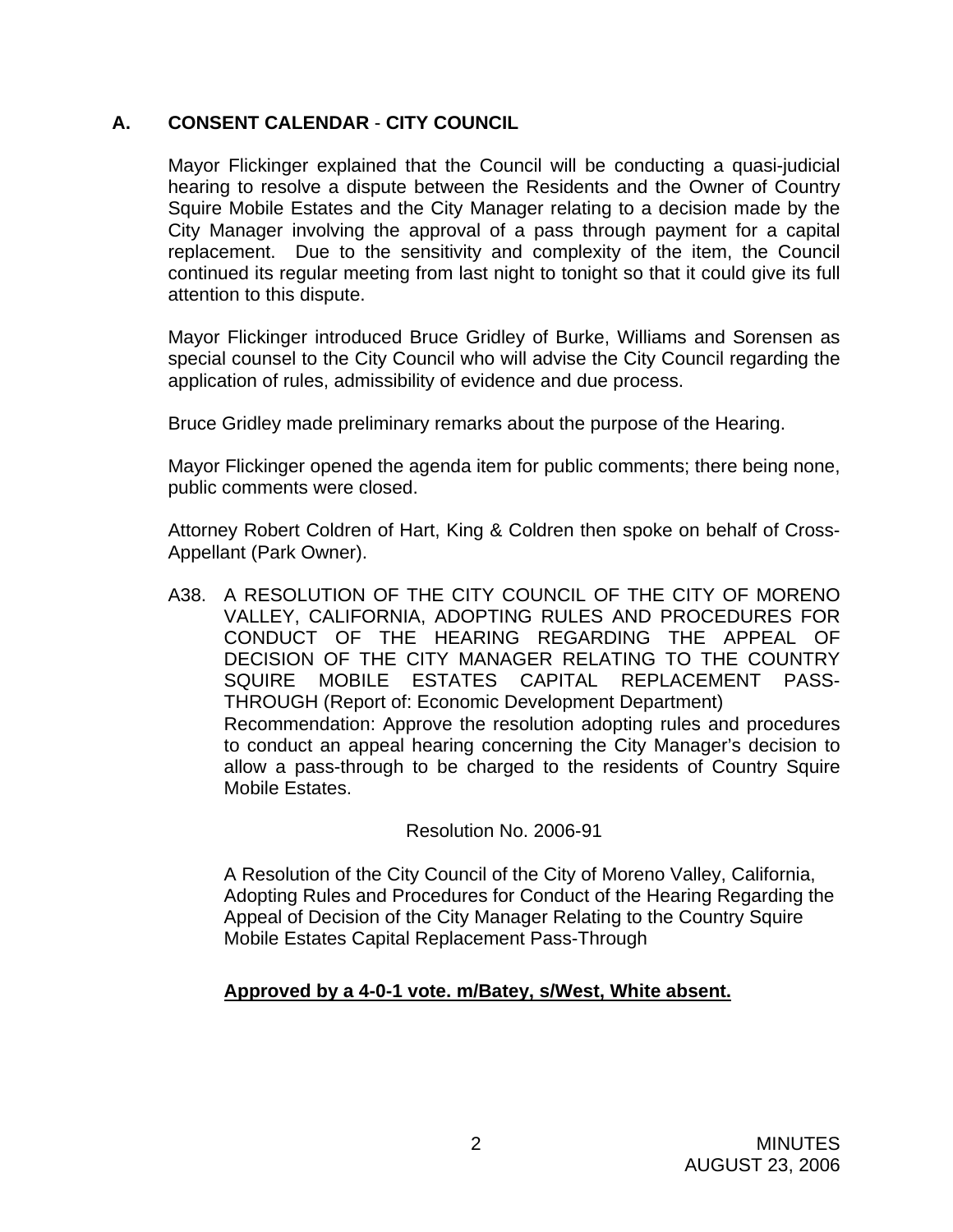### **E. PUBLIC HEARINGS**

- E1. QUASI-JUDICIAL HEARING REGARDING AN APPEAL OF CITY MANAGER'S DECISION TO APPROVE A PASS-THROUGH PAYMENT TO RESIDENTS OF COUNTRY SQUIRE MOBILE ESTATES (Report of: Economic Development Department) Recommendation: That the City Council, after conducting a quasi-judicial hearing:
	- 1. Uphold the City Manager's June 30, 2006 decision to approve a capital replacement pass-through payment of \$231.85 per month, per space for sixty months to be collected from space tenants at Country Squire Mobile Estates by the owner, Country Squire Mobile Estates, LLC; and
	- 2. Increase the pass-through amount by \$16,095.00 from \$1,229,709 to \$1,245,804 thereby increasing the monthly pass-through payment by \$2.86 to \$234.71 per month, per space for sixty months.

Mayor Flickinger opened the agenda item for public comments regarding granting the request of cross-appeal by the Park Owner; there being none, public comments were closed.

### **Approved by 4-0-1 to allow the cross-appeal by the park owner in the interest of fairness and upon the recommendation of the City's special counsel. m/Stewart, s/Batey, White absent.**

Mayor Flickinger opened the public testimony of the Hearing:

Appellant (Park Resident Committee)

Witnesses giving testimony were sworn in by the City Clerk.

Presentation of evidence on behalf of residents was given by Margarita Stice, Joseph Aiello, Martha E. Spencer, Patrick McColl, Axie Roland, and Mary Jacobs.

### **Recess Reconvened**

Cross-Appellant (Park Owner)

Witnesses giving testimony were sworn in by the City Clerk.

Presentation of evidence on behalf of the cross-appellant (park owner) was given by Karin Staddon (Executive Senior Vice President of property management) and Eldon Adams, CPA, questioned by Robert Coldren (Attorney).